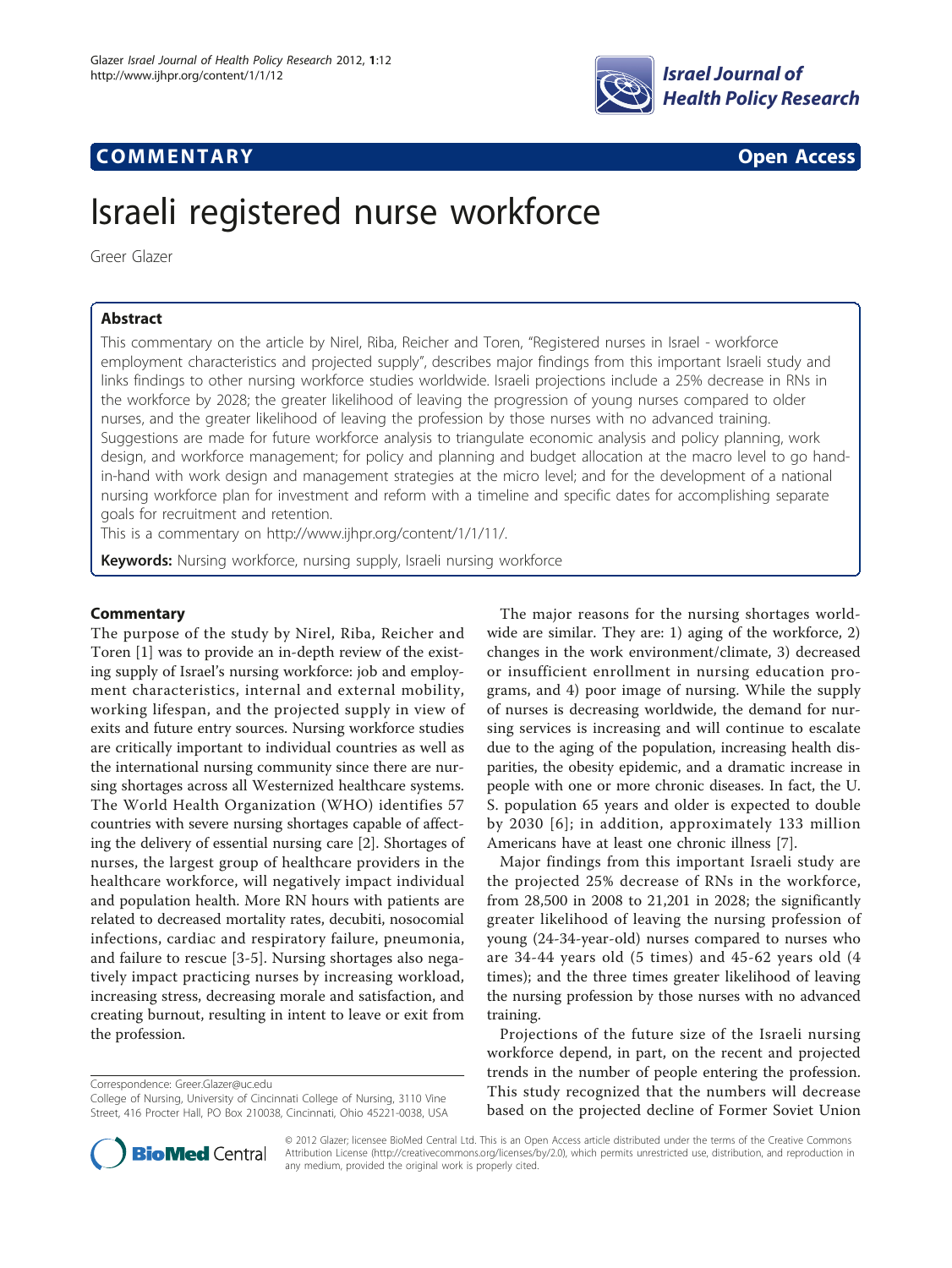immigrant practical nurses retrained as RNs, and the Israeli policy decision to discontinue practical nursing tracks. Projections of the future size of the workforce also depend on retention of nurses. Others addressing nurse retention projections have analyzed how long nurses themselves expect to stay in the profession in the future, researchers and analysts' projections of how long nurses will stay in the profession in the future, and work climate/environment factors that affect how long nurses stay in the profession. The projected decrease in RN workforce in Israel may be underestimated in this study by Nirel, Riba, Reicher and Toren because they have chosen to base their projections on survival rates, an analysis of how long nurses have stayed in the profession in the past. The operational definition of the survival rate variable, the likelihood of leaving work in the profession, had two components: time (duration of work as an RN) and occurrence (quitting or continuing work in the profession). The survival rates (nurses remaining in the profession) in this random sample were 97% after 5 years, 93% after 10 years, and 88% after 20 years. These rates are higher than rates posited in other countries that have been based on likelihood of staying in the profession, and included work climate/environment factors. Milisen et al. [[8\]](#page-2-0) reported that 54% of Belgian nurses have contemplated leaving at some point in time. None of the work climate/environment variables, nor the image of nursing in Israel, were included in this study. The two major reasons nurses leave the profession are not feeling valued (lack of respect, recognition, and autonomy) and the belief that they cannot deliver high quality care (due to workload, poor staffing, lack of organizational support, and safety issues). Other work climate/environment factors include work-related injuries (more than 40% of nurses have back, neck, or buttock pain some to all of the time [[9\]](#page-2-0)), bullying (more than 25% in most studies), and greater choice for women in other professions. The U.S. National Sample Survey of Registered Nurses [[10\]](#page-2-0) reported that approximately 466,564 RNs were not employed in nursing in 2008. Forty-one percent of unemployed RNs under 50 years old were not working in nursing due to workplace problems such as stressful work environment, poor management, and burnout. Israeli registered nurses may stay in the profession less than they have in the past due to negative work climate/environment factors and the image of nursing that is dominated by medicine and physicians. Future nursing workforce supply studies should include these work climate/environment variables in estimating survival rate and likelihood to leave the profession.

The finding that younger nurses are more likely than older nurses to leave the nursing profession is consistent with other studies and an Israeli study [[11](#page-2-0)] that found younger nurses were less satisfied than older nurses with the profession. Policy makers should develop a range of multigenerational strategies [\[12](#page-2-0)] for retaining nurses, as well as attracting and motivating nurses of all generations, since each generation has its own set of values, worldview, attitudes about work and authority, communication patterns, and expectations about work/ life balance.

The importance of providing access to advanced education for nurses is highlighted by the threefold increase in leaving the nursing profession for those nurses without advanced education. Progressive increased Finance Ministry support for advanced nursing education through 2028 may be key to retention of nurses in the Israeli workforce. Implementation of a professional development model similar to one used in the U.S. where nurses spent 20% of their time on professional development, resulting in reduced turnover and greater staff satisfaction [[13\]](#page-2-0), might also reduce the number of nurses leaving the profession.

Current and future workforce analysis should triangulate economic analysis and policy planning, work design, and workforce management [[8\]](#page-2-0). Policy and planning and budget allocation at the macro level need to go hand-in-hand with work design and management strategies at the micro level. There should be a focus on investments in work environment redesign that allows nurses to provide comprehensive, quality, professional nursing care. Examination of the position of professional nursing within the Israeli healthcare system would shed light on a major variable related to projected supply and intent to leave the profession. Nurse migration within and between countries is projected to grow and is one of the defining issues of this century [[14\]](#page-2-0). Policy makers and key stakeholders should develop a national nursing workforce plan for investment and reform with a timeline and specific dates for accomplishing separate goals for recruitment and retention. Specific targets should be set for number of nurses graduating from RN programs, retention of current nurses, and the projected contribution of foreign-educated nurses to their in-country nursing workforce. Rarely mentioned, setting targets for ethnically, racially, and religiously diverse registered nurses to mirror the Israeli population would be a major addition to a national workforce plan. Identification of the responsible parties for implementation of all strategies must be clear. This RN workforce study and suggested future studies will contribute to "having the right people with the right skills in the right place at the right time to provide the right services to the right people" [[[15](#page-2-0)], p. 109]. The key to a future Israeli nursing workforce that will meet the needs of the public will be to get the workforce research used for decision-making in policy and practice.